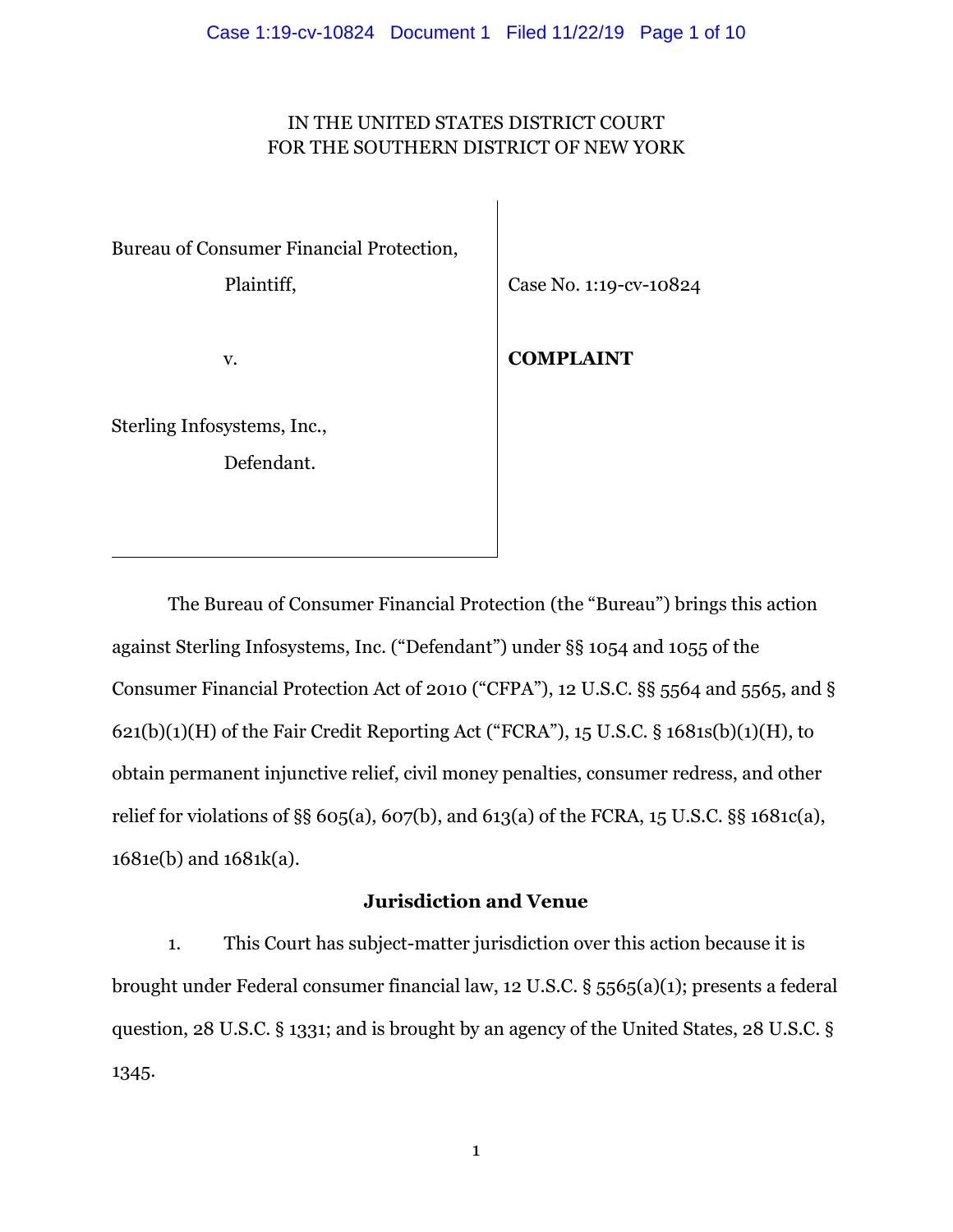#### Case 1:19-cv-10824 Document 1 Filed 11/22/19 Page 2 of 10

2. Venue is proper in this district pursuant to 12 U.S.C. § 5564(f) because Defendant is located, resides, or does business in this District.

## **Parties**

3. The Bureau is an independent agency of the United States charged with regulating the offering and provision of consumer financial products or services under Federal consumer financial laws. 12 U.S.C. § 5491(a). The Bureau has independent litigating authority to enforce Federal consumer financial laws, including the FCRA. 12 U.S.C. §§ 5481(12)(F) and (14), 5564(a) and (b).

4. Defendant is a privately held corporation headquartered in New York and incorporated in Delaware. At all times relevant to this Complaint, Defendant has done business in this District. Defendant conducts searches of public records in this District and prepares background reports on consumer applicants living and working in this District. It also does business throughout the United States.

5. At all times relevant to this Complaint, Defendant has been a "consumer reporting agency" under § 603(f) of the FCRA, 15 U.S.C. § 1681a(f). Defendant has been engaged primarily in the business of generating and providing background-screening reports to clients throughout the United States with respect to consumers who applied for an employment opportunity with a client and who were the subject of the background-screening report generated by Defendant ("Applicant"). At all times relevant to this Complaint, the background-screening reports that Defendant has prepared are generally "consumer reports" under § 603(d) of the FCRA, 15 U.S.C. § 1681(d).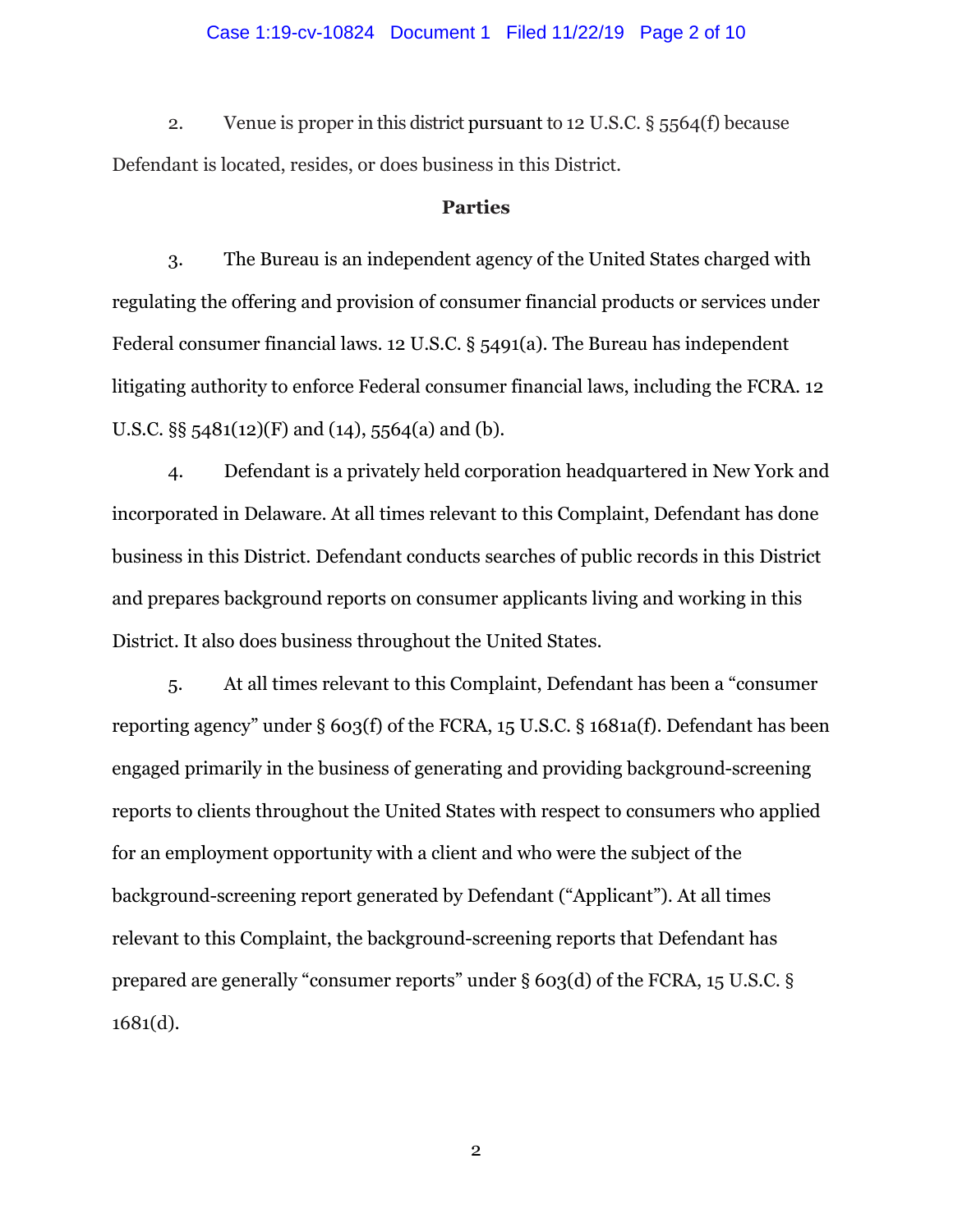## **Factual Allegations**

6. When a client orders a consumer report from Defendant, Defendant obtains from either the client or the Applicant various personal identifiers of the Applicant—which may include name (first and last), date of birth, physical address, social security number, driver's license number, and middle name—and uses such information to search public-record sources, including criminal records, civil court records, and driving records, depending on the information ordered by the client. When Defendant locates a public record on an individual that may relate to the Applicant, Defendant compares the information in the public record with the information it obtained on the Applicant. If Defendant determines that the public record matches the Applicant based on the information available to it, Defendant compiles that record, together with all other public records that are determined to be matches for the Applicant, into a consumer report, which is then provided to the client.

## **Failure to Employ Reasonable Procedures to Assure Maximum Possible Accuracy**

7. Section 607(b) of the FCRA provides that whenever a consumer reporting agency prepares a consumer report, it shall follow reasonable procedures to assure maximum possible accuracy of the information concerning the individual about whom the report relates.  $15$  U.S.C.  $\S$  1681e(b).

8. In numerous instances between December 16, 2012 and July 31, 2016, Defendant failed to follow reasonable procedures to assure maximum possible accuracy of the criminal-record information in its consumer reports. Until October 2014, Defendant matched criminal records with Applicants based only on two personal identifiers, which could include first and last name (which together counted as one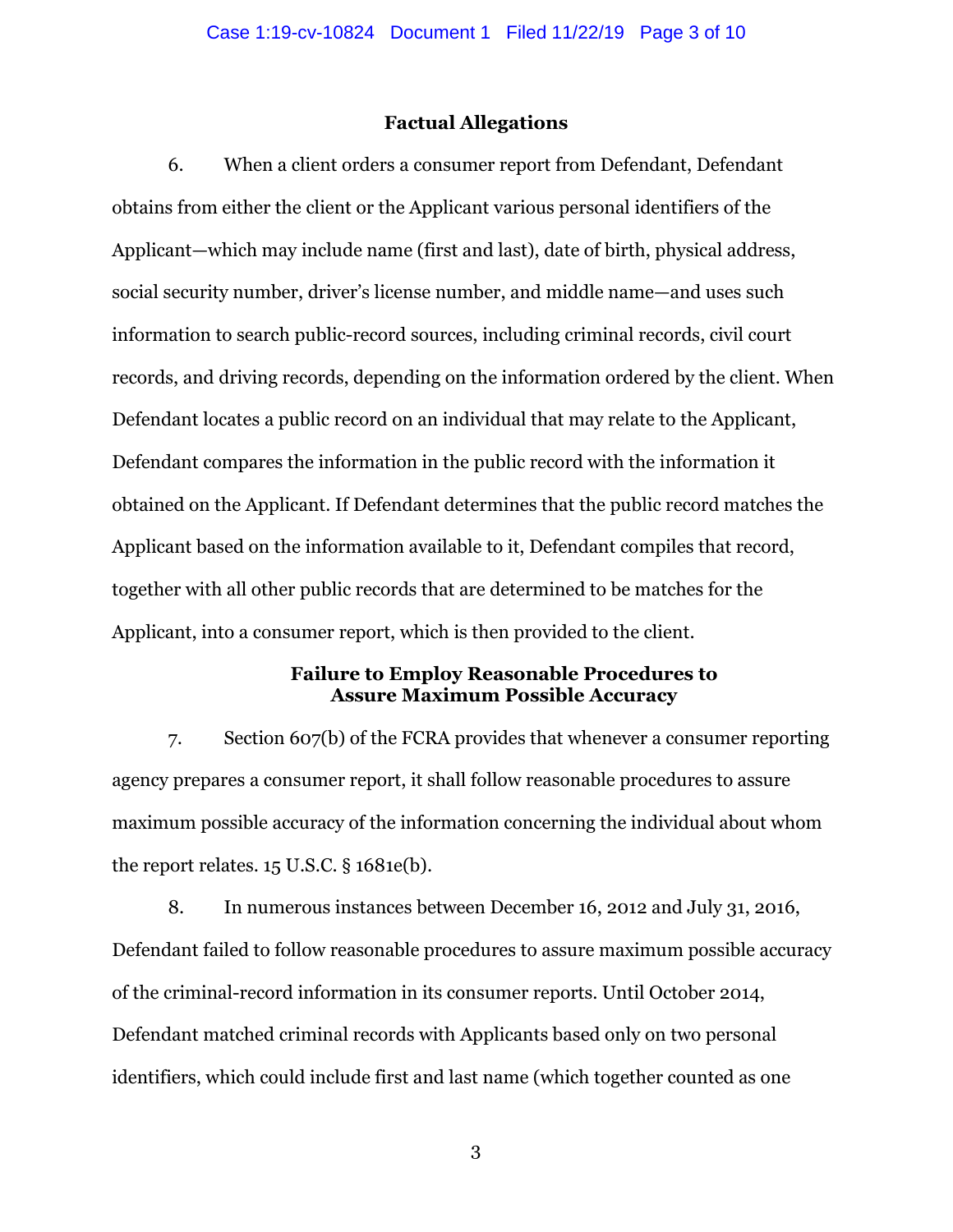#### Case 1:19-cv-10824 Document 1 Filed 11/22/19 Page 4 of 10

identifier) and date of birth. This policy and practice created a heightened risk of false positives because many commonly named individuals (e.g., John Smith) share the same first and last name and date of birth.

9. In October 2014, Defendant adopted its first company-wide recordmatching policy specifically for Applicants with common names, which required that a public criminal record match an Applicant on the basis of at least three personal identifiers before that record was attributed to an Applicant. But even after October 2014 and continuing through July 31, 2016, Defendant continued in instances to erroneously match criminal records with common-name Applicants.

10. These continuing errors resulted, in part, from insufficient training on the implementation of Defendant's new common-name policy. The common-name policy itself underwent several clarification revisions after October 2014.

11. Other instances of reporting errors involving both common and uncommon names were a result of another policy and practice followed by Defendant. This policy permitted matching criminal records with male Applicants based solely on a matching first and last name and matching address. This policy continued until October 2014 for Applicants with common names (when the third identifier requirement was implemented for common-name Applicants) and until June 2015 for Applicants with uncommon names (when Defendant stopped reporting criminal records based on only a name and address match). This created a heightened risk of false positives because some males with the same first and last name (i.e., a junior and senior) live at the same address.

12. In other instances, on one of its platforms, Defendant included in the Social Security Trace portion of its reports the notation "\*\*\* HIGH RISK INDICATOR"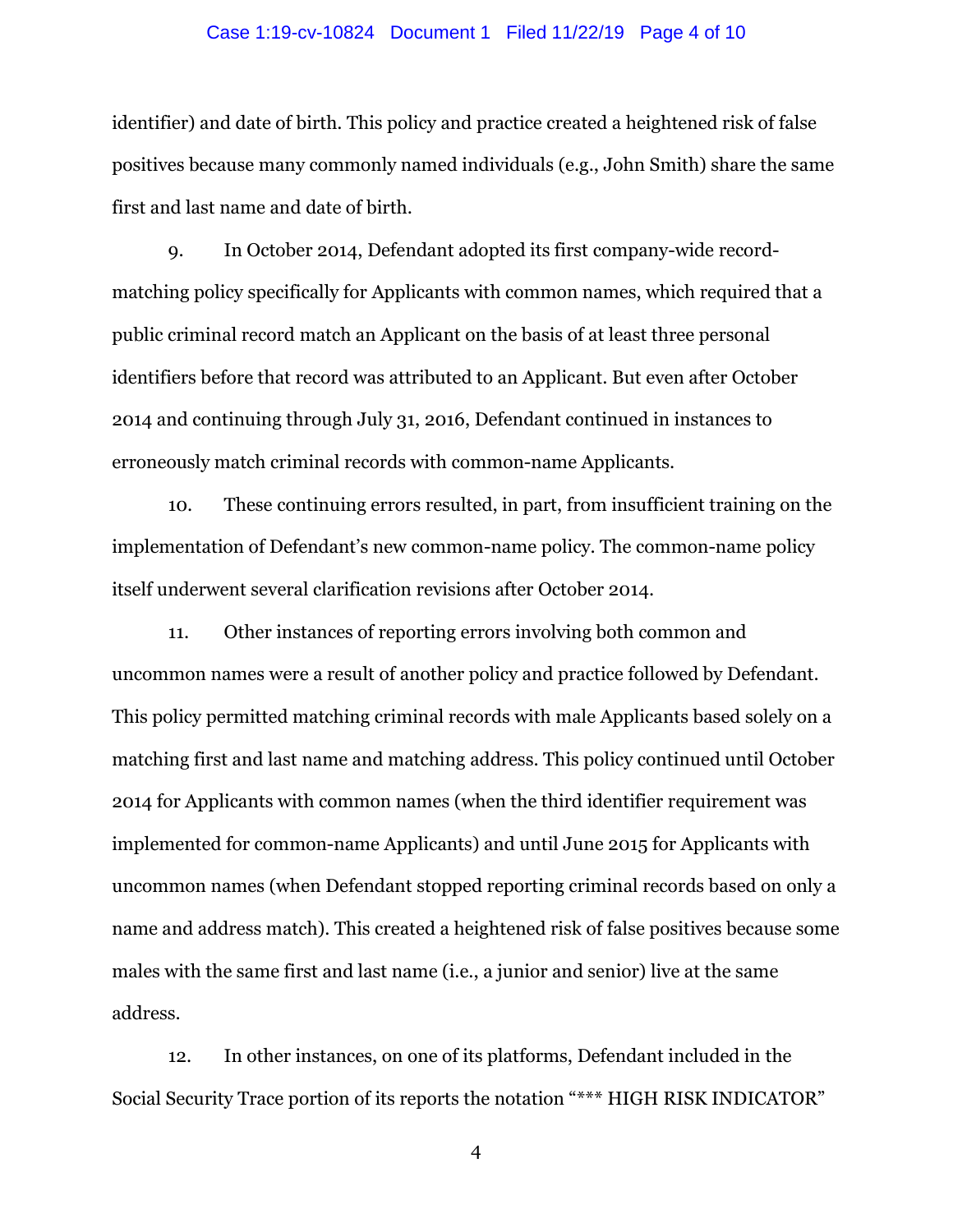next to an address, followed by a modifying descriptor placing the address into a particular category. These category descriptors included PSYCHIATRIC HOSPITAL, NURSING AND PERSONAL CARE FACILITY, CORRECTIONAL INSTITUTION, and SOCIAL SERVICES FACILITY, among others. The information was accompanied by a message that read: "END-USER IS NOTIFIED THAT FOR LEGAL AND PRACTICAL REASONS INFORMATION OBTAINED THROUGH A SOCIAL SECURITY NUMBER TRACE SHOULD BE USED ONLY TO VERIFY THE INFORMATION PROVIDED BY THE CONSUMER ON HIS/HER EMPLOYMENT APPLICATION. INFORMATION OBTAINED THROUGH A SOCIAL SECURITY NUMBER TRACE SHOULD NOT BE USED ALONE OR IN CONJUNCTION WITH ANY OTHER INFORMATION TO MAKE AN EMPLOYMENT DECISION." Moreover, in some instances Defendant required clients to certify that they "shall not use Social Security Number trace results in any way, directly or indirectly, for the purpose of making employment decisions" or to "confirm[] that information obtained through a Social Security Number trace will not be used to disqualify applicants from employment or employees from continued employment." The source for this "High Risk Indicator" information was a third party, who compiled it from publicly available sources. But Defendant did not implement or follow any procedures to verify the accuracy of these high-risk designations.

13. Defendant's procedures, failure to follow its procedures, or lack of procedures, as described above, led Defendant to report erroneous adverse items of information about Applicants in their consumer reports. These errors had the potential to result in the denial of employment, missed economic opportunities, and reputational harm to Applicants.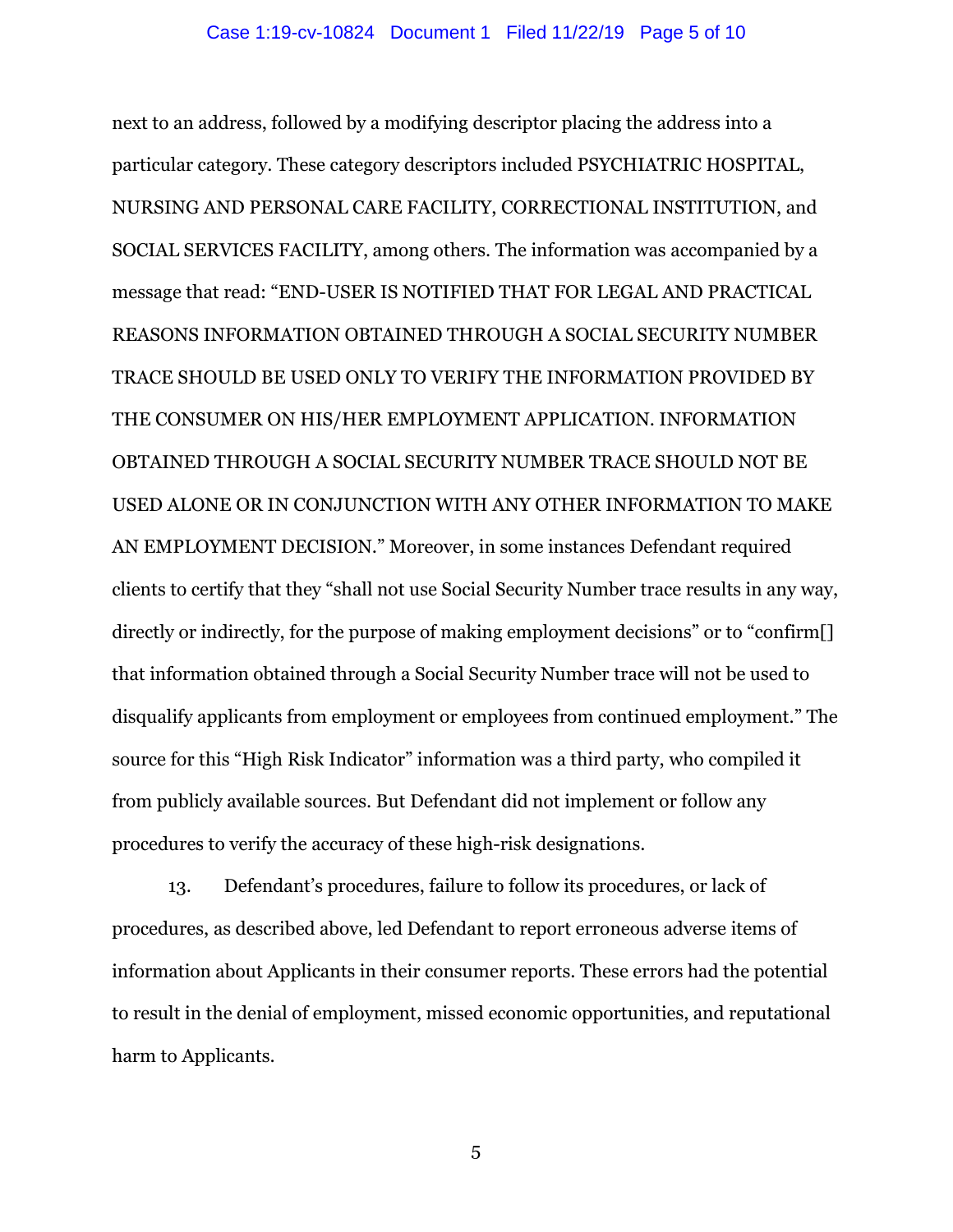#### Case 1:19-cv-10824 Document 1 Filed 11/22/19 Page 6 of 10

14. Defendant maintains a disputes department where Applicants could dispute information on their consumer reports. When, as the result of a dispute, Defendant determined that criminal-record information did not in fact relate to an Applicant, Defendant would issue an amended consumer report without the record at issue. But some of these corrections may have come too late for the Applicant to be considered for the job. Applicants sometimes may have had to take lower-paying jobs as a result. Even when errors were corrected before the hiring process was complete, some Applicants may have lost wages during the time it took to resolve these errors.

# **Failure to Maintain Strict Procedures to Ensure That Adverse Public Record Information Contained in its Consumer Reports Was Complete and Up to Date**

15. The FCRA contains special requirements for consumer reporting agencies like Defendant that furnish consumer reports containing public record information for employment purposes if that information is likely to have an adverse effect upon a consumer's ability to obtain employment. Section 613(a) of the FCRA requires that a consumer reporting agency must either (1) notify the consumer, at the time such information is reported, of the fact that public record information is being reported, or (2) maintain "strict procedures" designed to ensure the reported public record information is "complete and up to date."  $15$  U.S.C. §  $1681k(a)(1)$  and  $(2)$ .

16. Defendant has not, in many instances, notified Applicants of the fact that it was reporting public-record information about the Applicant at the time that information was being reported, as required to satisfy  $\S 613(a)(1)$ .

17. From December 2012 through July 31, 2016, for the same reasons that Defendant's procedures were not reasonably designed to assure maximum possible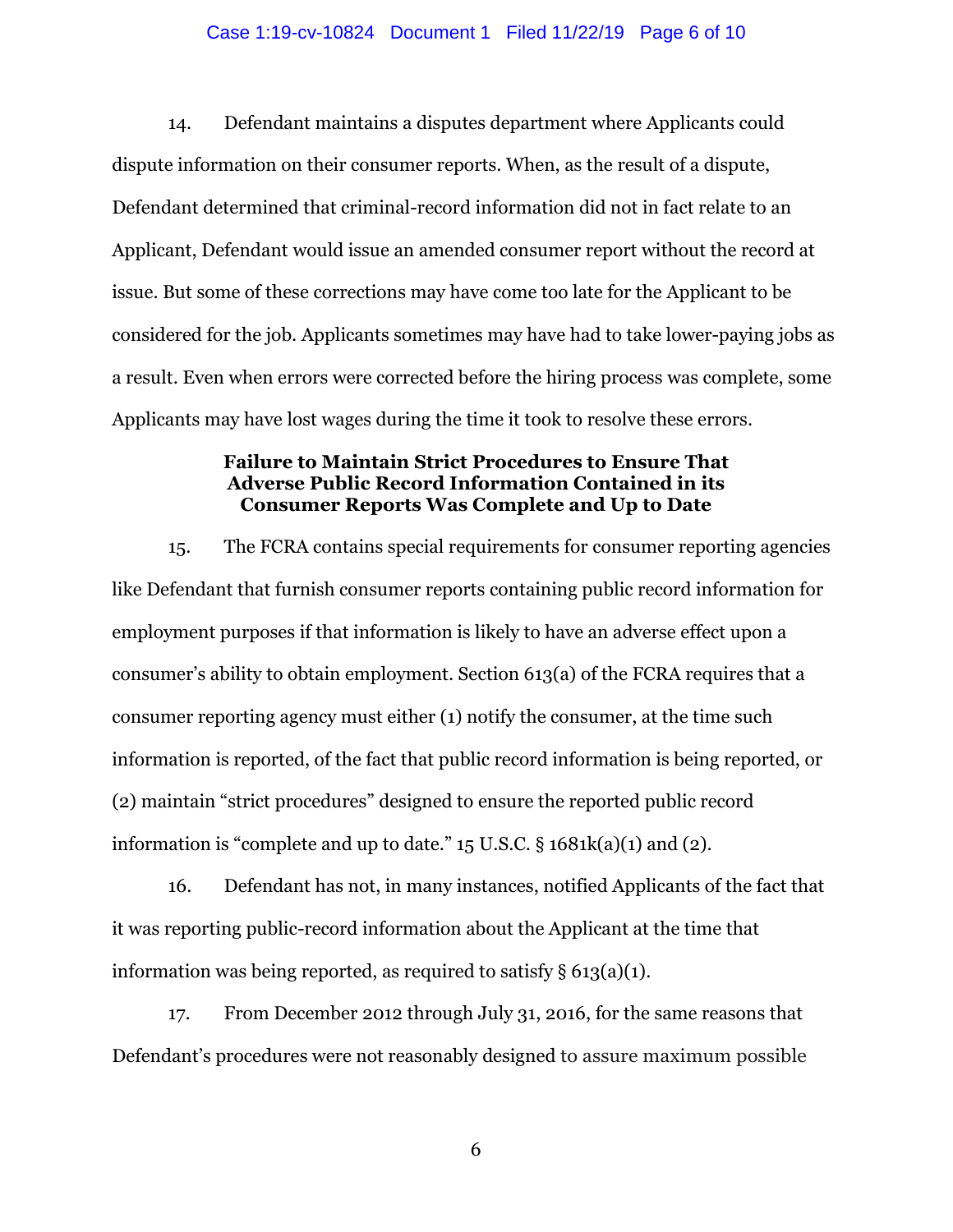accuracy, they also did not constitute "strict procedures" to ensure that public record information in its Consumer Reports complied with § 613(a)(2).

### **Reporting of Outdated Adverse Information**

18. Unless an exemption in § 605(b) of FCRA applies, § 605(a) of the FCRA precludes a consumer reporting agency from including in a consumer report (1) records of arrest that from the date of entry antedate the report by more than seven years or until the governing statute of limitations has expired, whichever is longer, and (2) any other adverse item of information (other than records of convictions of crimes) that antedates the report by more than seven years.  $15 \text{ U.S.C.}$  §  $1681c(a)(2)$ , (5).

19. In numerous instances as described below, Defendant produced consumer reports containing adverse information that was more than seven years older than the report. In some instances, on one of its platforms, Defendant included in the Social Security Trace portion of its reports the notation "\*\*\* HIGH RISK INDICATOR" next to an address at which the Applicant lived and was "last seen" more than seven years before the report was generated. In some cases, such a designation may be an adverse item of information because it could cast the consumer in a negative or unfavorable light. Beginning in May 2012 and continuing through February 2013, Defendant's policies required use of the "disposition" date as the start date for the seven-year reporting period for records of arrest and other non-conviction criminal-record information, rather than the "date of entry" for records of arrest or the date of the criminal charge for other non-conviction criminal-record information, as required under § 605(a) of the FCRA.

20. The disposition date of a record of arrest or other non-conviction criminalrecord information is typically the date the final order of the court is entered with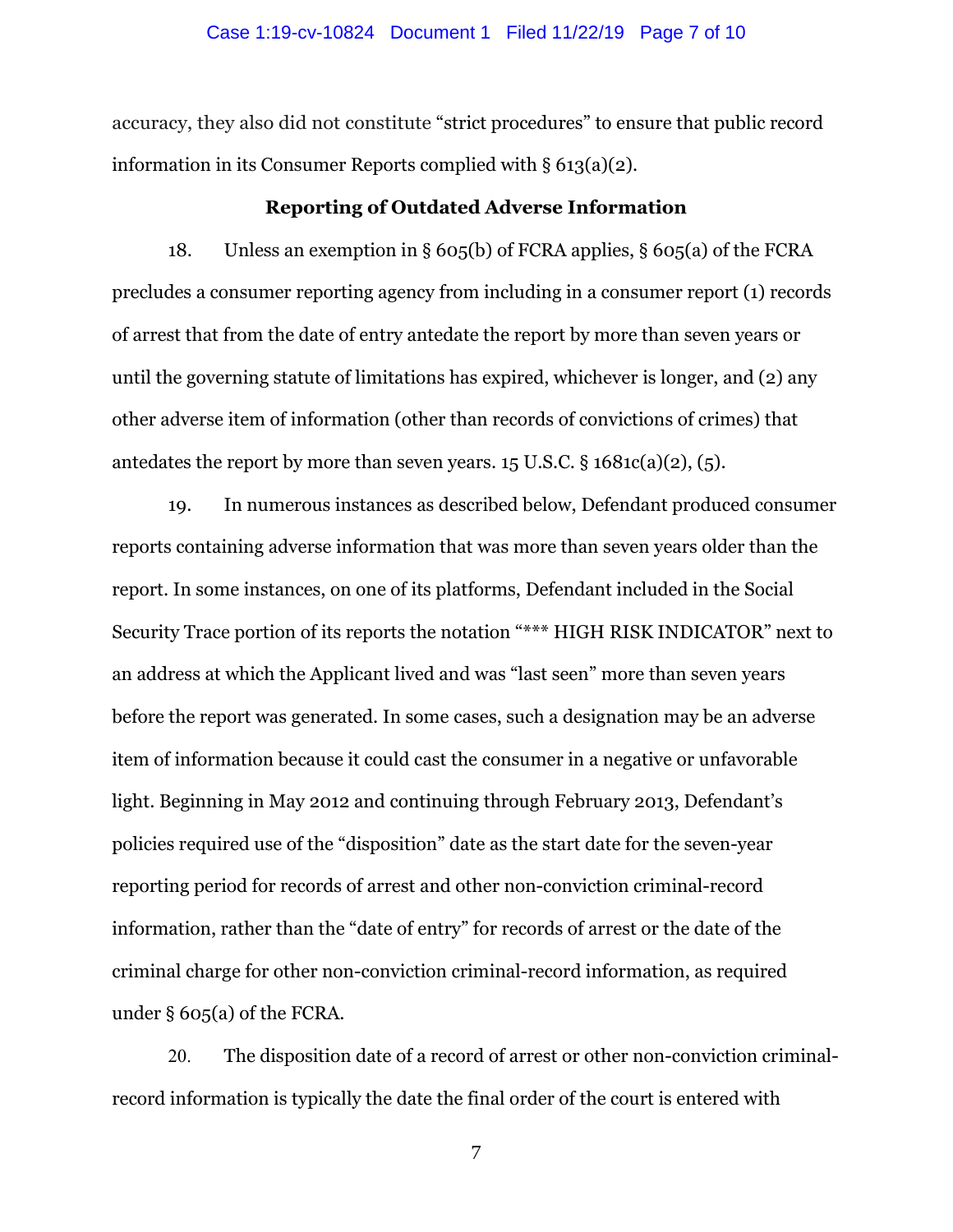respect to that arrest or the associated criminal charge. The disposition date will almost always be later than the date of entry of the arrest or the date of the charge, sometimes many years later.

# **Violations of the Fair Credit Reporting Act**

### **Count I**

21. The FCRA requires consumer reporting agencies to follow reasonable procedures to assure maximum possible accuracy of the information contained in consumer reports. 15 U.S.C. § 1681e(b).

22. By and through the acts and practices described in Paragraphs 6 through 14, Defendant violated § 607(b) of the FCRA, 15 U.S.C. § 1681e(b).

### **Count II**

23. The FCRA provides that consumer reporting agencies that furnish a consumer report for employment purposes which includes items of information on consumers that are matters of public record and which are likely to have an adverse effect upon a consumer's ability to obtain employment shall either: (1) notify the consumer, at the time that such information is reported, of the fact that public-record information is being reported, or (2) maintain "strict procedures designed to insure" that such information is "complete and up to date." 15 U.S.C. § 1681k(a).

24. By and through the acts and practices described in Paragraphs 6 through 17, Defendant violated § 613(a) of the FCRA, 15 U.S.C. § 1681k(a).

#### **Count III**

25. The FCRA prohibits consumer reporting agencies from including the following information in consumer reports: (a) records of arrest that from the date of entry antedate the report by more than seven years or until the governing statute of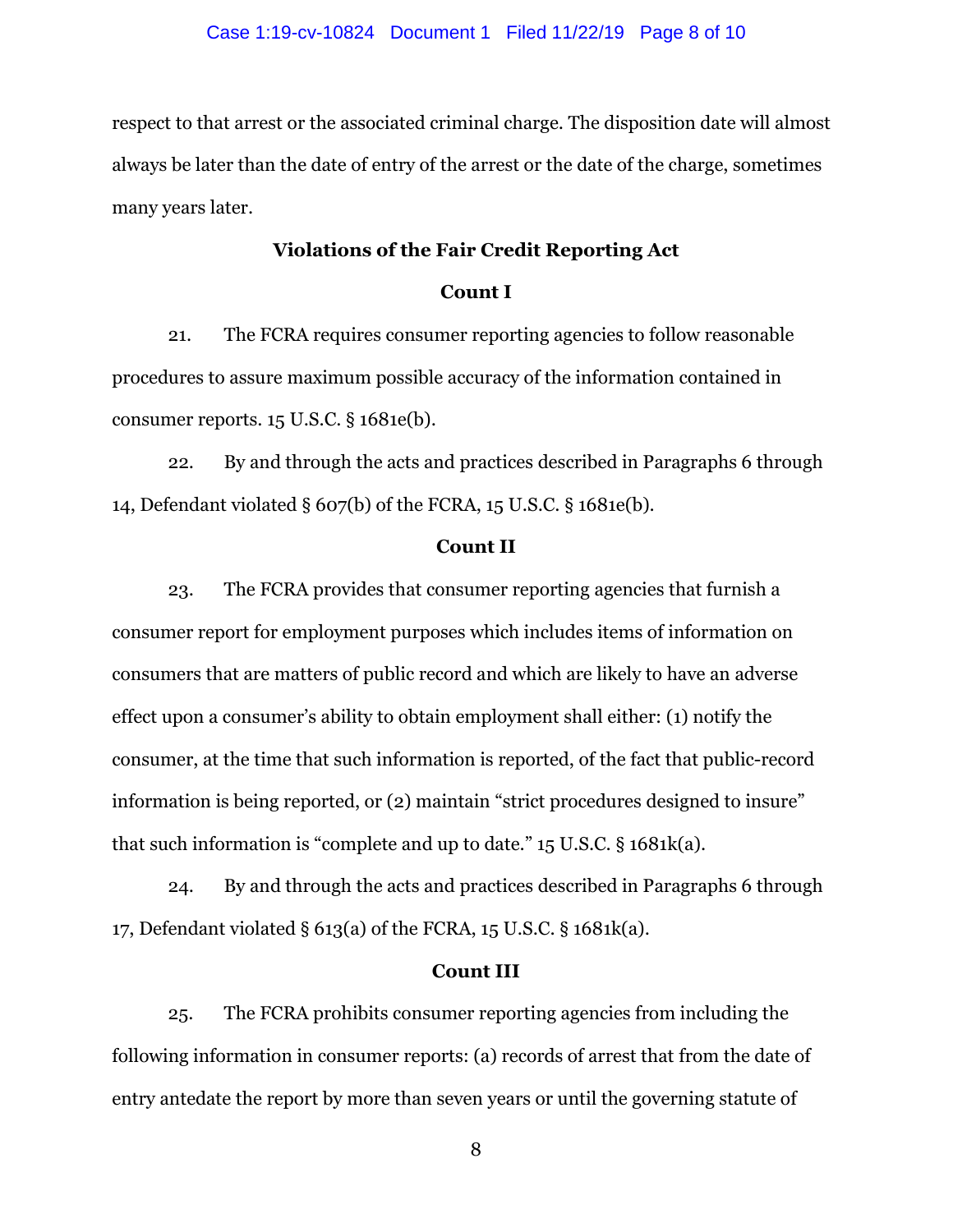#### Case 1:19-cv-10824 Document 1 Filed 11/22/19 Page 9 of 10

limitations has expired, whichever is longer; and (b) any other adverse item of information (other than records of conviction of crimes) which antedates the report by more than seven years.  $15$  U.S.C.  $\S 1681c(a)(2)$  and  $(5)$ .

26. By and through the acts and practices described in Paragraphs 18 through 20, Defendant violated § 605(a)(2) and (5) of the FCRA, 15 U.S.C. § 1681c(a)(2) & (5).

## **Demand for Relief**

The Bureau requests that the Court:

a. permanently enjoin Defendant from committing future violations of the FCRA and enter such other injunctive relief as appropriate;

b. impose civil money penalties against Defendant;

c. award such relief as the Court finds necessary to redress injury to consumers resulting from Defendant's violations of the FCRA, including but not limited to refund of moneys paid, restitution, disgorgement or compensation for unjust enrichment, and payment of damages;

d. order Defendant to pay the Bureau's costs incurred in connection with proceeding with this action; and

e. award additional relief as the Court may determine to be just and proper.

Dated: November 22, 2019

Respectfully submitted,

Cara Petersen *Acting Enforcement Director*

David Rubenstein *Deputy Enforcement Director* 

Thomas Kim *Assistant Deputy Enforcement Director*